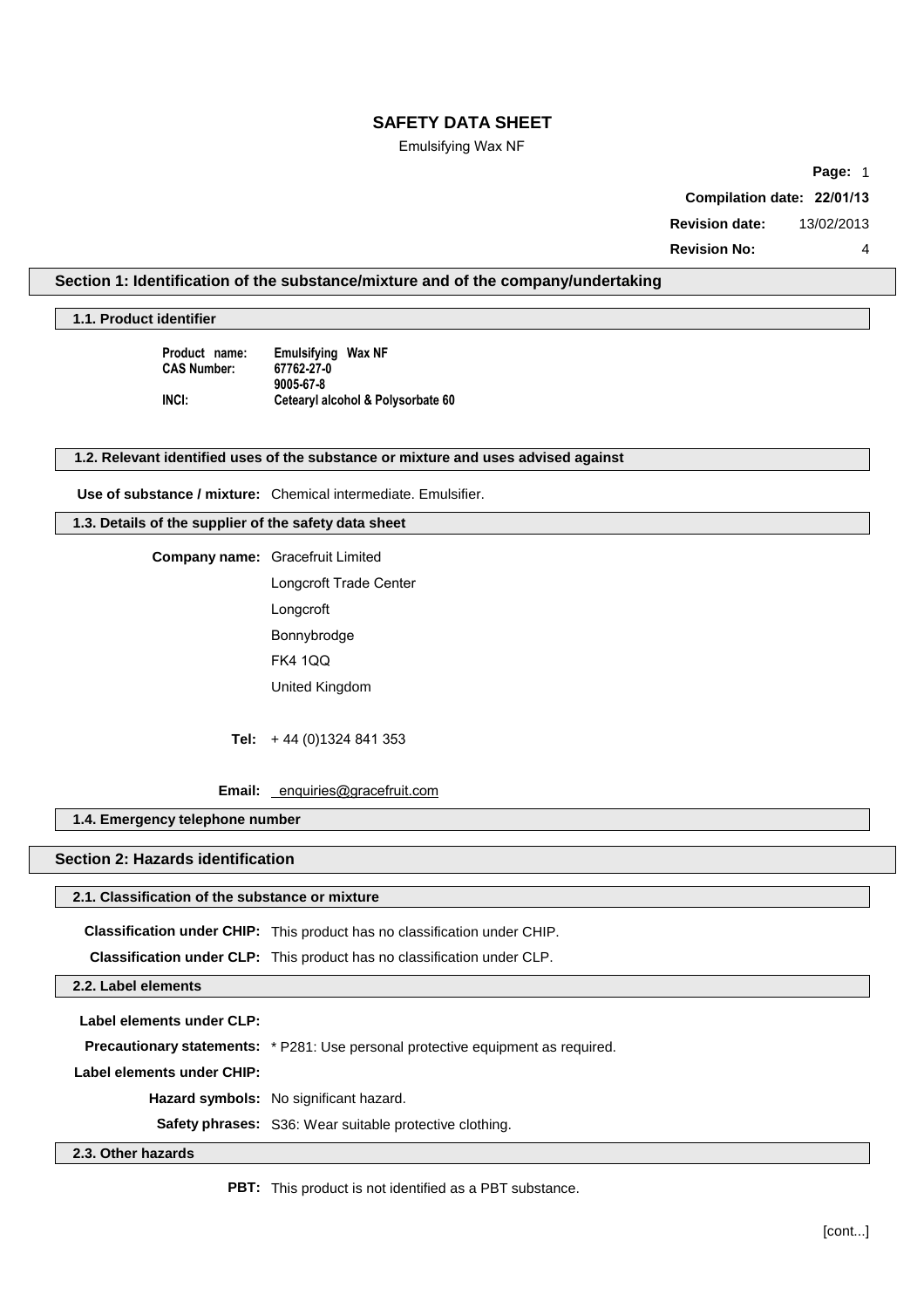### **Section 3: Composition/information on ingredients**

### **3.1. Substances**

**Chemical identity:** Emulsifying Wax NF

### **Section 4: First aid measures**

**4.1. Description of first aid measures**

| <b>Skin contact:</b> Remove all contaminated clothes and footwear immediately unless stuck to skin. Wash |
|----------------------------------------------------------------------------------------------------------|
| immediately with plenty of soap and water. Seek medical advice if irritation occurs after                |
| washing.                                                                                                 |
| Eye contact: Bathe the eye with running water for 15 minutes. Consult a doctor.                          |
| <b>Ingestion:</b> Do not induce vomiting. If conscious, give half a litre of water to drink immediately. |

Consult a doctor.

**Inhalation:** Remove casualty from exposure ensuring one's own safety whilst doing so.

#### **4.2. Most important symptoms and effects, both acute and delayed**

**Skin contact:** There may be mild irritation at the site of contact.

**Eye contact:** There may be irritation and redness.

**Ingestion:** There may be soreness and redness of the mouth and throat.

**Inhalation:** There may be irritation of the throat with a feeling of tightness in the chest.

**4.3. Indication of any immediate medical attention and special treatment needed**

### **Section 5: Fire-fighting measures**

**5.1. Extinguishing media**

**Extinguishing media:** Carbon dioxide. Use water spray to cool containers. Alcohol or polymer foam. Dry

chemical powder. Suitable extinguishing media for the surrounding fire should be used.

#### **5.2. Special hazards arising from the substance or mixture**

**Exposure hazards:** In combustion emits toxic fumes of carbon dioxide / carbon monoxide.

#### **5.3. Advice for fire-fighters**

**Advice for fire-fighters:** Wear protective clothing to prevent contact with skin and eyes.

### **Section 6: Accidental release measures**

#### **6.1. Personal precautions, protective equipment and emergency procedures**

**Personal precautions:** Refer to section 8 of SDS for personal protection details.

### **6.2. Environmental precautions**

**Environmental precautions:** Contain the spillage using bunding. Do not discharge into drains or rivers.

#### **6.3. Methods and material for containment and cleaning up**

**Clean-up procedures:** Mix with sand or vermiculite. Transfer to a suitable container. Wash the spillage site with large amounts of water.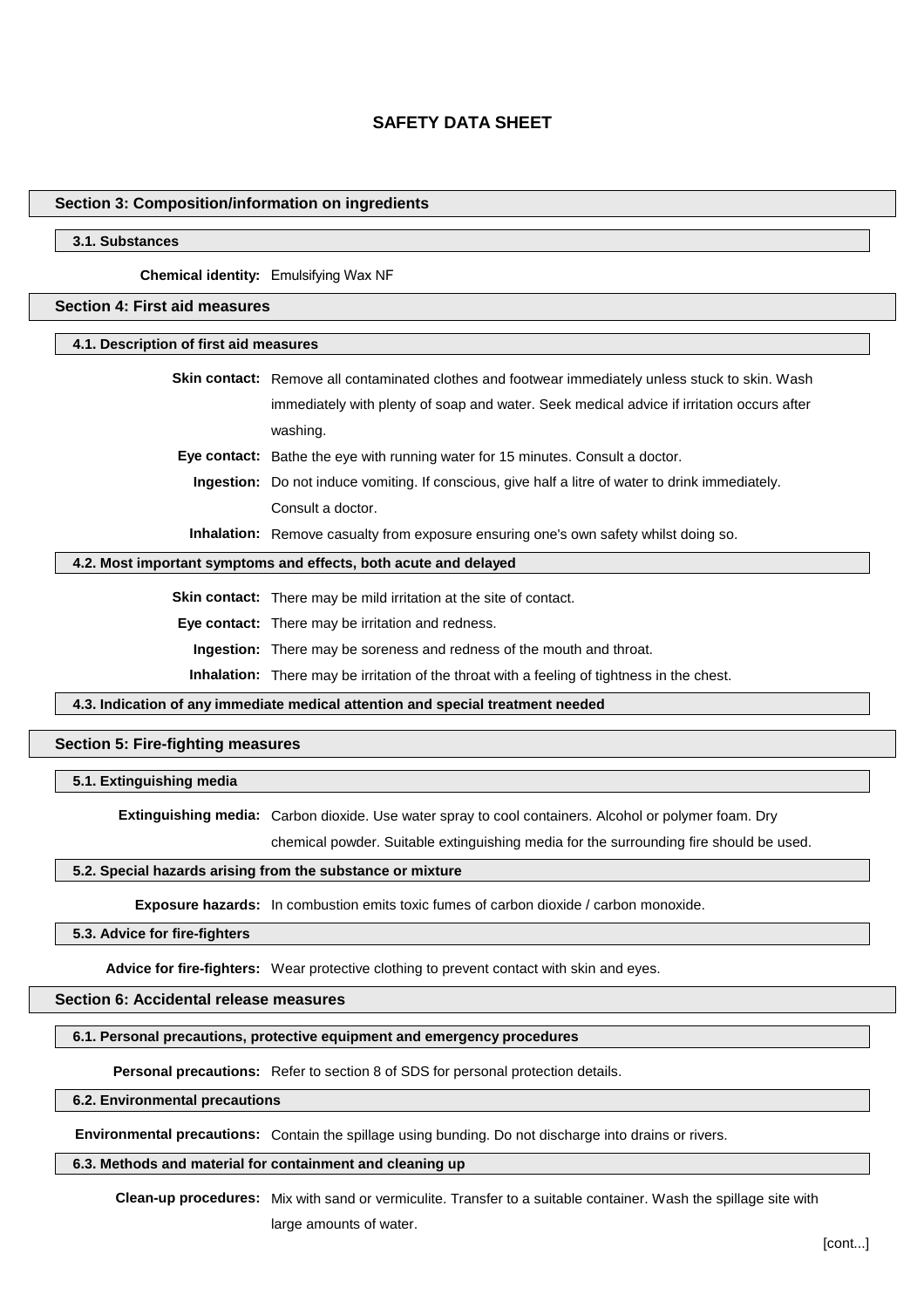### **6.4. Reference to other sections**

### **Section 7: Handling and storage**

#### **7.1. Precautions for safe handling**

**Handling requirements:** Ensure there is exhaust ventilation of the area. Avoid direct contact with the substance.

### **7.2. Conditions for safe storage, including any incompatibilities**

**Storage conditions:** Store in cool, well ventilated area. Keep container tightly closed. Keep away from sources of ignition.

**Suitable packaging:** Must only be kept in original packaging.

**7.3. Specific end use(s)**

### **Section 8: Exposure controls/personal protection**

### **8.1. Control parameters**

**Workplace exposure limits:** No data available.

**8.1. DNEL/PNEC Values**

**DNEL / PNEC** No data available.

### **8.2. Exposure controls**

**Engineering measures:** Ensure there is sufficient ventilation of the area. **Respiratory protection:** Self-contained breathing apparatus must be available in case of emergency. **Hand protection:** Protective gloves. **Eye protection:** Safety goggles. **Skin protection:** Protective clothing with elasticated cuffs and closed neck. Ensure safety shower is to hand.

### **Section 9: Physical and chemical properties**

### **9.1. Information on basic physical and chemical properties**

**State:** Solid **Colour:** White , Light yellow **Odour:** no data available **Flash point°C:** >100 **Solubility in water:** Slightly soluble

### **9.2. Other information**

**Other information:** No data available.

### **Section 10: Stability and reactivity**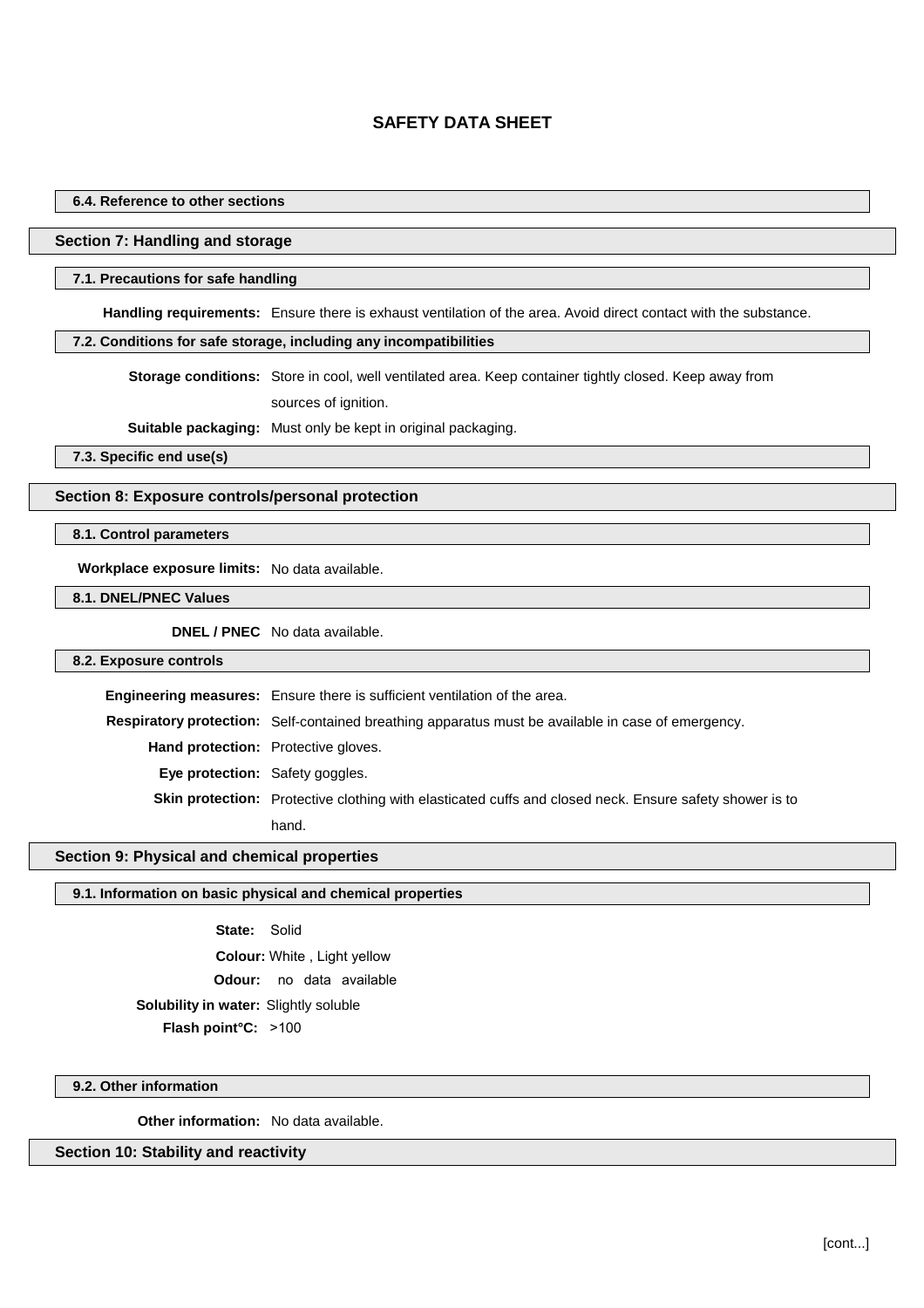### **10.1. Reactivity**

### **10.2. Chemical stability**

**Chemical stability:** Stable under normal conditions.

### **10.3. Possibility of hazardous reactions**

### **10.4. Conditions to avoid**

**Conditions to avoid:** Flames. Sources of ignition.

**10.5. Incompatible materials**

**Materials to avoid:** Strong oxidising agents.

### **10.6. Hazardous decomposition products**

**Haz. decomp. products:** In combustion emits toxic fumes.

#### **Section 11: Toxicological information**

### **11.1. Information on toxicological effects**

**Toxicity values:**

| ≺oute | pecies     | ™est | 'alue   | Jnits        |
|-------|------------|------|---------|--------------|
| ORL   | <b>RAT</b> | LD50 | $-200C$ | ma/ka<br>. . |

**Symptoms / routes of exposure**

**Skin contact:** There may be mild irritation at the site of contact.

**Eye contact:** There may be irritation and redness.

**Ingestion:** There may be soreness and redness of the mouth and throat.

**Inhalation:** There may be irritation of the throat with a feeling of tightness in the chest.

### **Section 12: Ecological information**

**12.1. Toxicity**

**Ecotoxicity values:** No data available.

**12.2. Persistence and degradability**

**Persistence and degradability:** Biodegradable.

**12.3. Bioaccumulative potential**

**12.4. Mobility in soil**

### **12.5. Results of PBT and vPvB assessment**

**PBT identification:** This product is not identified as a PBT substance.

**12.6. Other adverse effects**